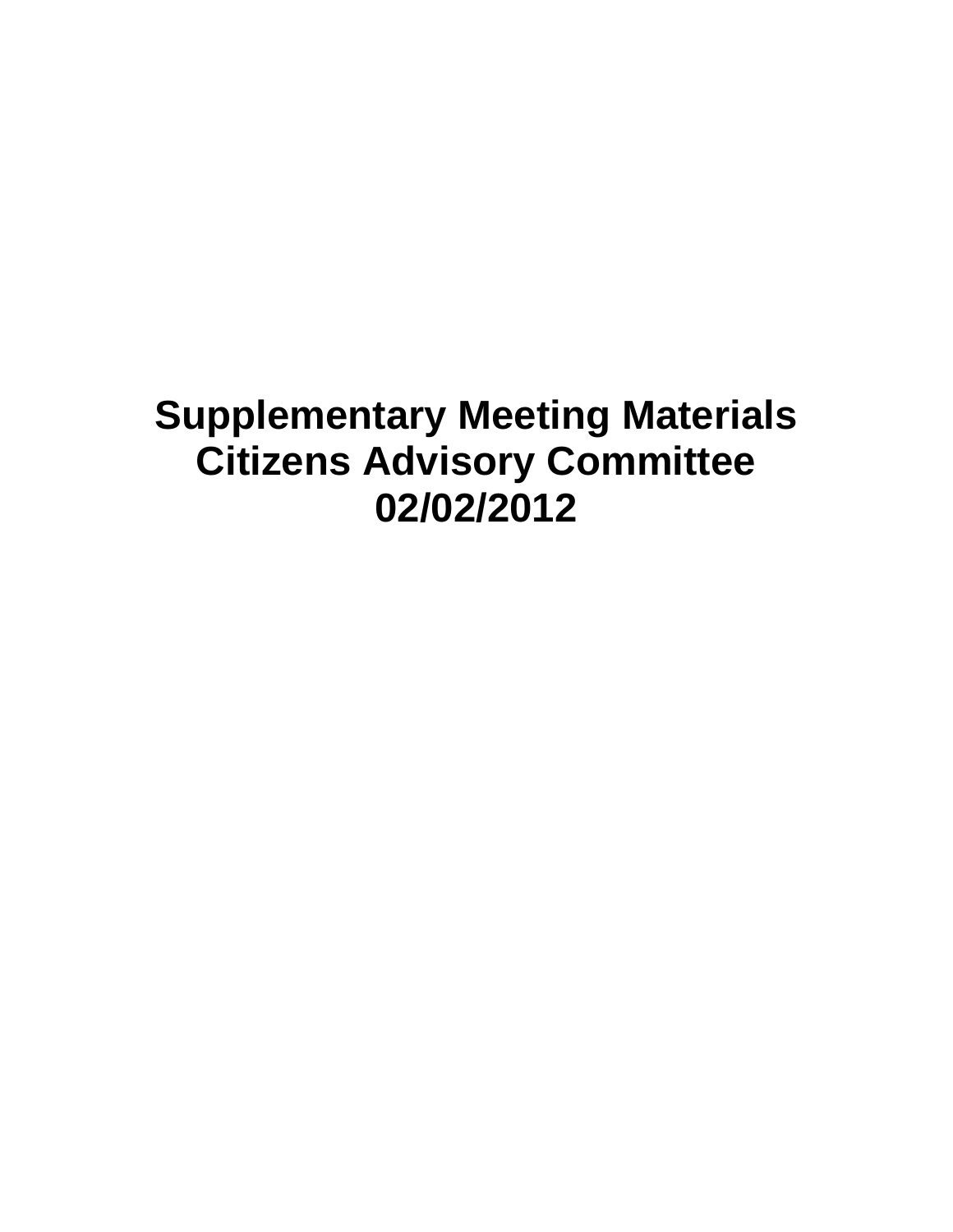# **Potential Revisions To Downtown Station Area Plan In Response to Public Review Process**

(Draft for CAC discussion 2/2/12)

## *Overall comments*

- 1. A good conceptual Plan for encouraging a compact, vibrant, walkable gateway district in the station area.
- 2. Connections under freeway and to Canal and other parts of San Rafael are especially important.
- 3. Continued attention to design quality and to strengthening the area's overall sense of place will be necessary during Plan implementation.

### *Significant changes to the Draft Plan*

- 1. Taper height & FAR adjacent to Montecito residential neighborhood. Reduce to existing allowable heights and FAR on north side of 4th between Irwin and Grand and on east side of Irwin north of 4th to address neighborhood concerns regarding light and shadow on existing housing east of Irwin.
- 2. Prioritize Whistlestop solutions. Include suggestion of possible re-use of upper floors of building for transit‐related offices. Strengthen discussion of desirability of ground floor uses that enhance the pedestrian experience in this area. Include need to relocate and retain existing senior service use.
- 3. Provide stronger options for near-term solutions to 3rd St. pedestrian crossings. Include possibility of enhancing the prominence and visibility of the 3rd St. crosswalk at W. Tamalpais, including widening the crosswalk eastward by approximately one car length for additional pedestrian safety.
- 4. Recommend further study of the near‐term transit/pedestrian/bicycle improvements on West Tamalpais in keeping with the strong community desires to make Tamalpais inviting for pedestrians, transit riders, and cyclists. Recommend studying the feasibility of a multi‐use path along Tamalpais between 2<sup>nd</sup> and Mission. Integrate these treatments with proposed landscape treatment of SMART right‐of‐way and with East Tamalpais. [San Rafael DPW has stated that finalization of the multi‐use path study needs to occur after the SMART train is in operation to determine if Tamalpais is a viable and safe area for pedestrians and cyclists. ]

### *Other recommendations*

1. Assure seamless operation of existing transit center. Avoid any disruption or diminishment of the transit experience for current riders. Add option of retaining Bettini Center and incorporating SMART block for bus expansion.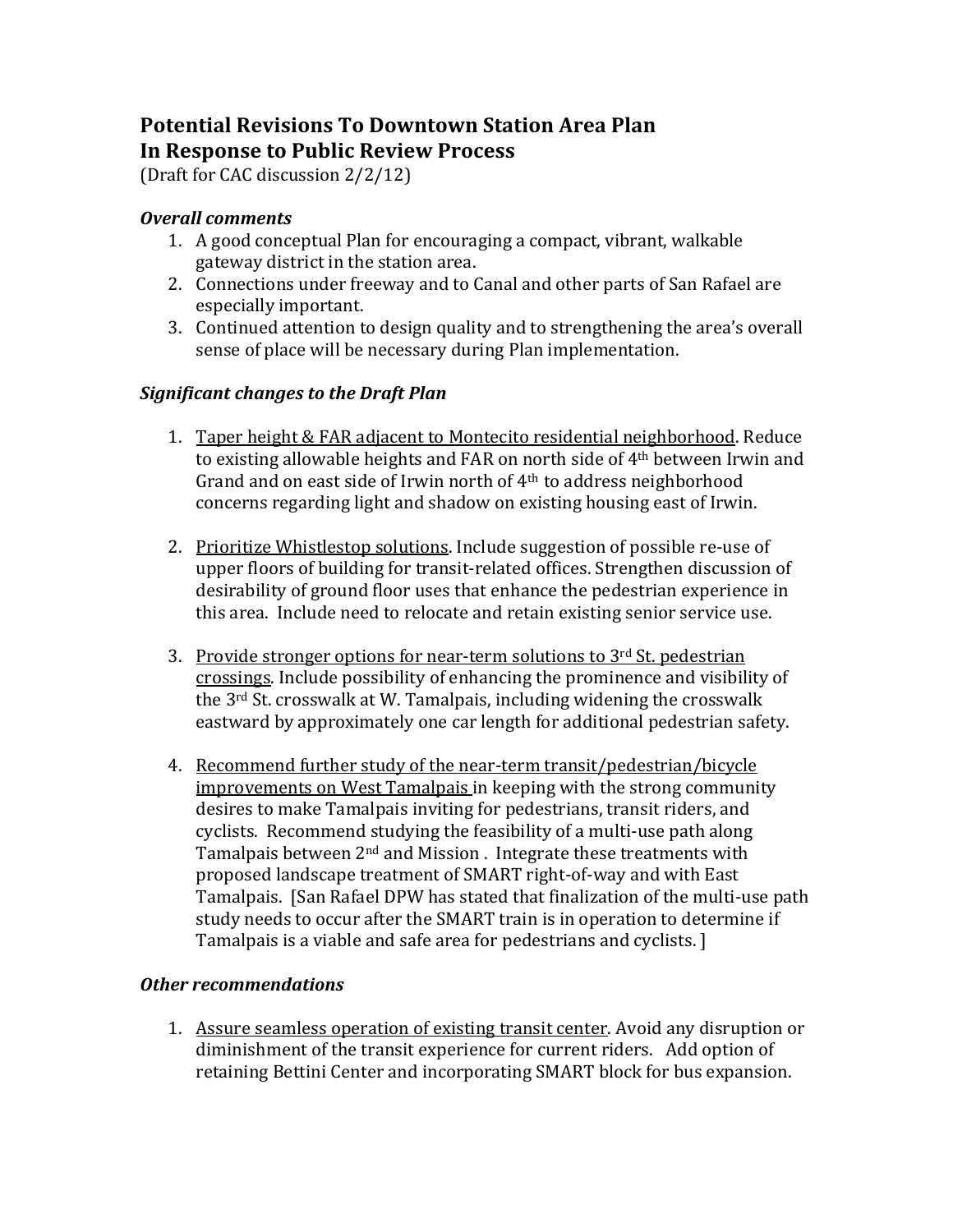- 2. Emphasize the community desire to create a pleasant pedestrian experience in this area. Strengthen the discussion of balancing traffic and pedestrian needs including the balance of parking and pedestrian priorities.
- 3. Strengthen the parking solution discussion with the following: Emphasize the need to address transit riders parking in the neighborhoods surrounding the transit center including investigating residential parking permits.
- 4. Discuss the viability and impact of setting parking maximums in this area in addition to the proposal to reduce the existing minimum parking requirements.
- 5. Mention that parking structure under freeway was found infeasible.
- 6. Emphasize "form‐based" zoning and City discretion in granting bonuses for public benefits. Plan should clarify relation of existing affordable housing bonuses to the proposed transit supportive or other public benefit bonuses. Current State Law provides for the creation of additional housing units in exchange for affordable housing on site. These housing bonuses are "as of right" and are not subject to local government discretion.
- 7. Prioritize need for area Design Guidelines. To help integrate new development with existing character (especially of 4th Street and adjacent neighborhoods) and achieve the strong sense of place that the plan envisions.
- 8. Discuss existing and proposed incentives for affordable housing in the area. Discuss construction methods to address noise and air quality for housing near the freeway.
- 9. Clarify potential use of 4th Street plaza and relation to other public improvements. Emphasize plaza function as a visual focus and entry feature. Show an area plan view integrating all major public improvements (plaza, transit center, SMART/Tamalpais ROW, multi‐use paths). Show cross‐ sections of proposed improvements to entire public space from East to West Tamalpais.
- 10. Clarify bicycle and pedestrian access in the Tamalpais  $& 4<sup>th</sup>$  Street area, including connection along 4th to and from the Hetherton multi‐use path. The approved and funded Hetherton multi-use path project includes a pedestrian and bicycle median on 4th at Tamalpais. To facilitate proposed transit improvements, recommend additional studies to assess options to allow cars to turn left from northbound Tamalpais onto 4th Street, including the potential for signalization.
- 11. Clarify east-west bicycle connections. Show plan area connections to routes east to China Camp and west to Ross Valley.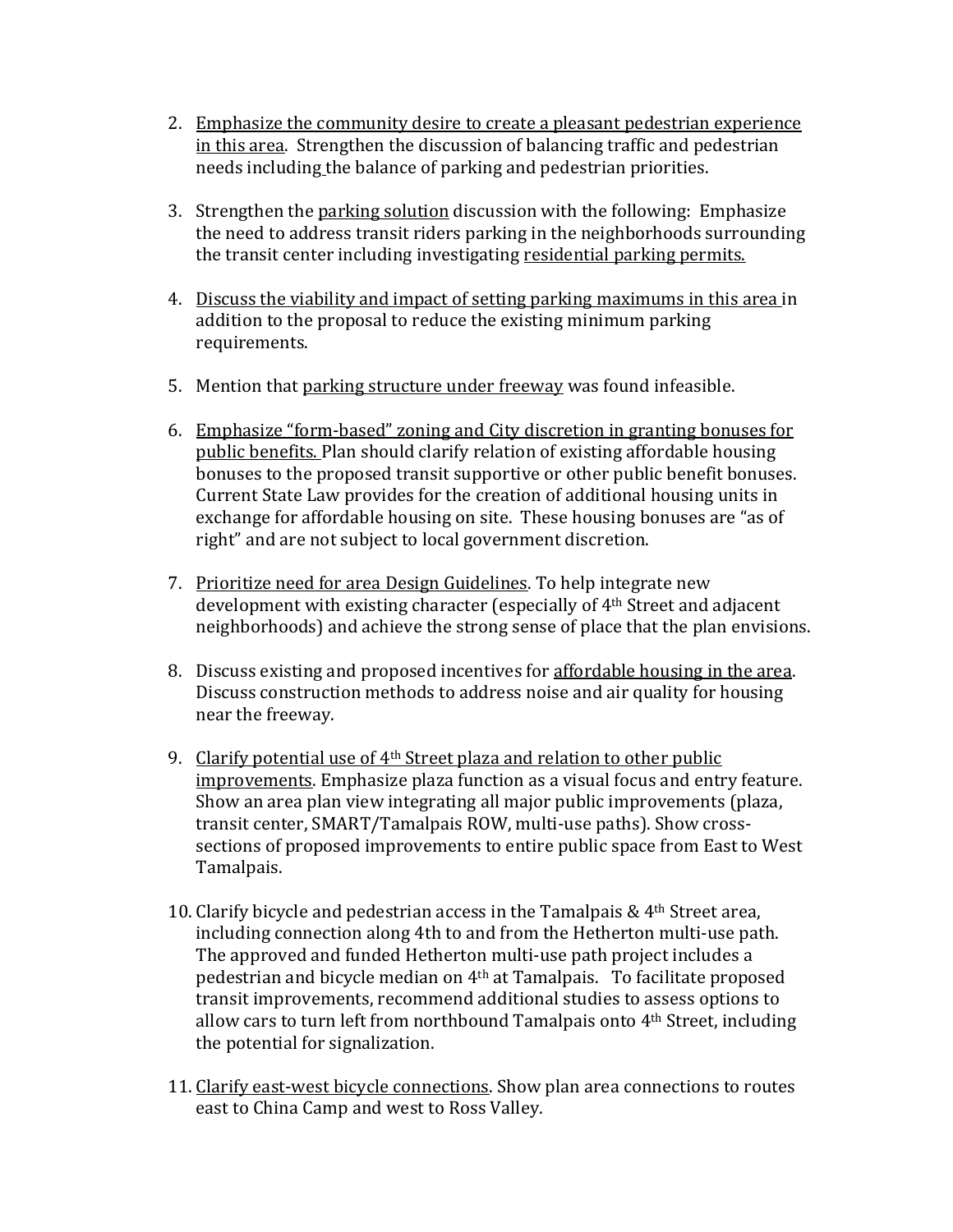- 12. Emphasize importance of trees in enhancing the pedestrian experience.
- 13. Make specific mention that the plan area may be subject to sea level rise, as identified by BCDC and as addressed by the Climate Change Action Plan.
- 14. Add Coleman School to pedestrian routes map.
- 15. Provide the plan to Caltrans and actively work with Caltrans staff on solutions to address physical limitations created by 101.
- 16. Refer also to discussion at December CAC meeting (see minutes).

### *Recommendations for Next Steps*

- 1. Code Revisions to encourage transit oriented development.
- 2. Design Guidelines to achieve a gateway district with a strong sense of place.
- 3. Public Improvement Plan to integrate investments in support of Plan.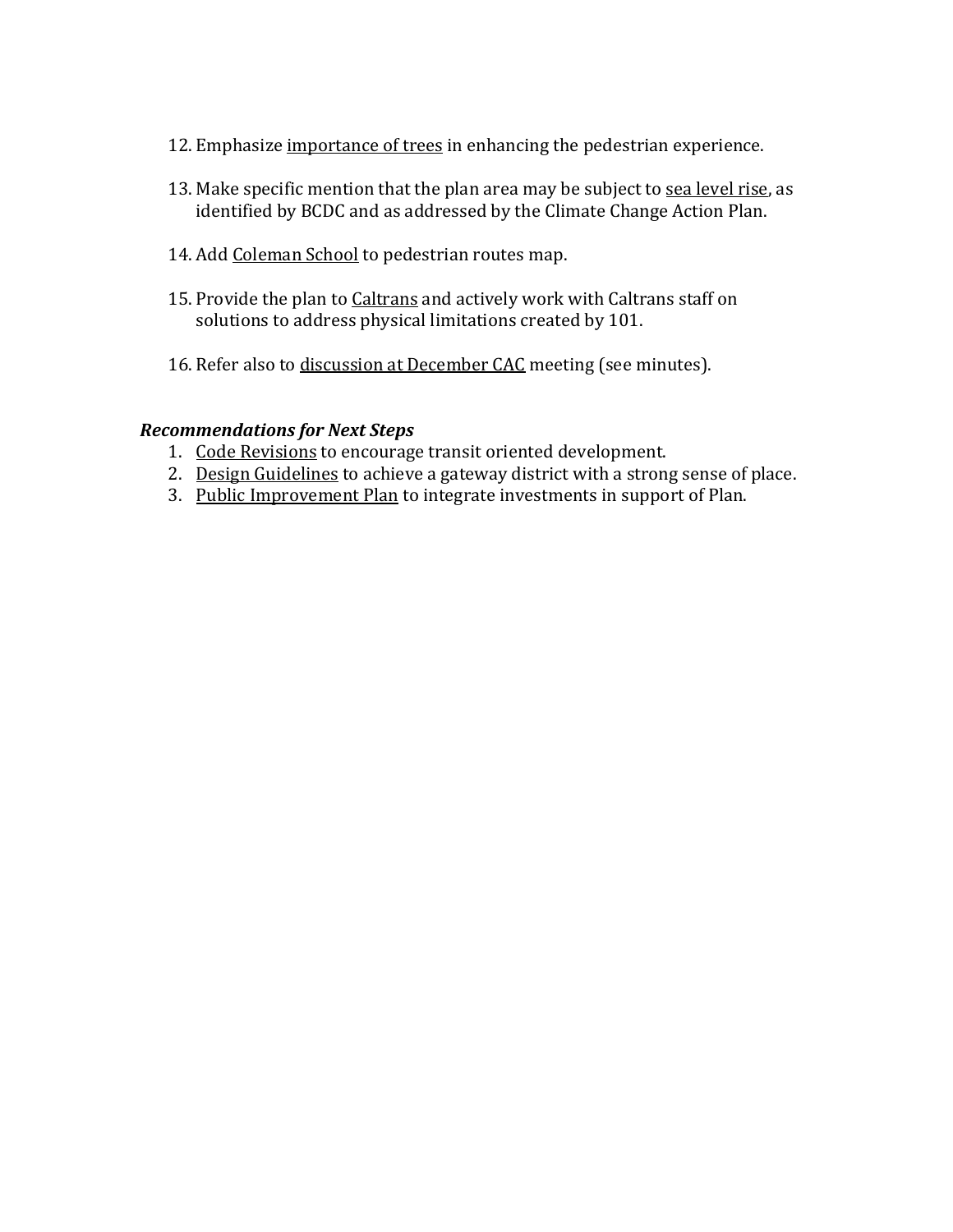### **Comments from Transit Agency Board Presentations (Golden Gate Transit, Marin Transit, Transportation Authority of Marin**

The Downtown Station Area Plan was presented to Golden Gate Transit's Transportation Subcommittee on 12/15/2011, Marin Transit on 12/19/2011, and Transportation Authority of Marin on 1/26/2012. Presentations to Golden Gate Transit and Marin Transit were made by their agency staff and the presentation to the Transportation Authority of Marin was made by CAC Vice-Chair, Bill Carney. The following is a summary of the major comments made by the various board members and commissioners.

- The SAP process was a good starting point to bring all transit operators together. The collaboration should continue with additional studies to address the transit operations issues identified in the SAP.
- Regional bike connections are important. A viable east-west connection should be shown.
- Whistlestop is an essential service provider and their needs should be addressed.
- A congestion management program is needed for regional thoroughfares and freeway access.
- As SMART's plans develop, it will be important to understand how pedestrians will interact with the Station Area and the design of the SMART right-of-way.
- Assessment of changes to bus operations or locations due to SMART should include the impact of increased travel time of bus patrons.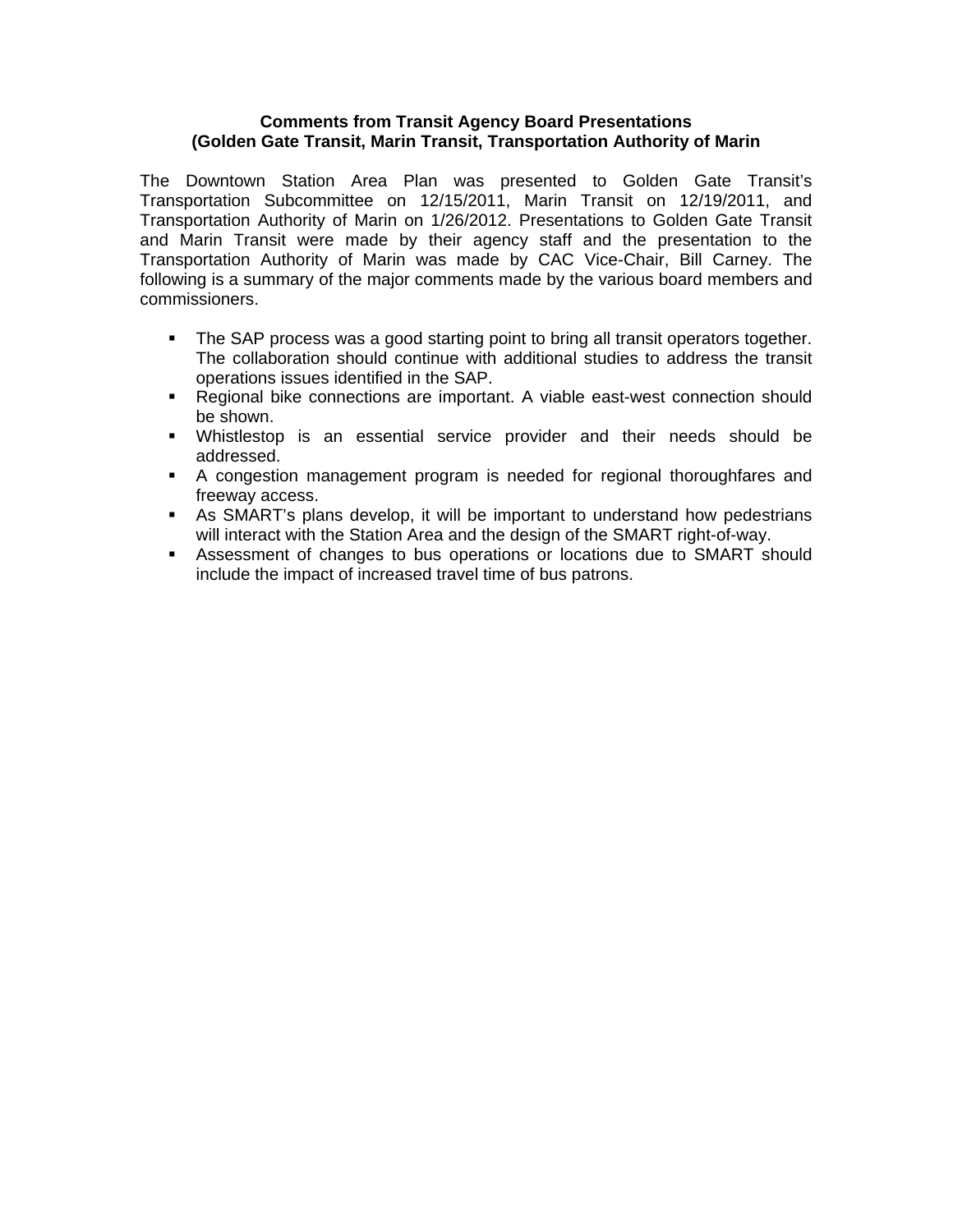# ARGONAUT COMPANY

Comments to be presented to the Downtown San Rafael Station Area Plan Citizens Advisory Committee on February 2, 2012 By Jeff Rhoads, RA LEED 87 Marina Court Drive San Rafael, CA 94901 jr@argoanutcompany.com

- 1. Consider moving the class one bike path from Hetherton to West Tamalpais from Mission south to  $4<sup>th</sup>$  Street (or at least providing a parallel route). This will eliminate conflicts with right turn movements into downtown from the freeway and further emphasize West Tamalpais as an amenitized pedestrian/bicycle spine. Through bike movements might be better accommodated on the east side of Hetherton parallel to the freeway (cross at Mission and return under the Second Street to South Bound 101 ramp in combination with the Canal trail). Use of the west side of Hetherton as a pedestrian route probably shouldn't be encouraged due to the function of Heatherton for vehicular distribution, sorting and stacking associated with the 101 corridor.
- 2. Routing of the multi use path south from the station requires additional thought (perhaps this has been considered but was not shown in the plan documents). Is it parallel to the future tracks on the east side? Will it remain on-street on Anderson? How does it get across  $2<sup>nd</sup>$  Street and link to West Tamalpais and the Puerto Suelo Hill alignment?
- 3. Opportunity sites noted seem limited. Perhaps one could extend up to 5th Street on the east side of the railroad (including re-tasking and possibly relocating the two historic residences on the south side of  $5<sup>th</sup>$ ). Notwithstanding the previous comment, initial focus of development activity should be on the west side of the freeway with increased density and bulk on the east side occurring later after effective build-out on the west side.
- 4. A commitment should be made by SMART (or consortium of transit agencies) to purchase the Whistle Stop building to allow this critical use to move to a more suitable location. SMART could utilize the second level office space for its interim executive and construction offices while permanent space is being located and improved elsewhere consistent with the direction of the SMART board. Similarly the Citibank site should also be purchased by SMART and other transit agencies as soon as feasible to allow for implementation of the plan.
- 5. Development of air rights over the rail and bus stations and the rail line is a glaring omission, worth aggressive consideration and should be included in the plan and EIR.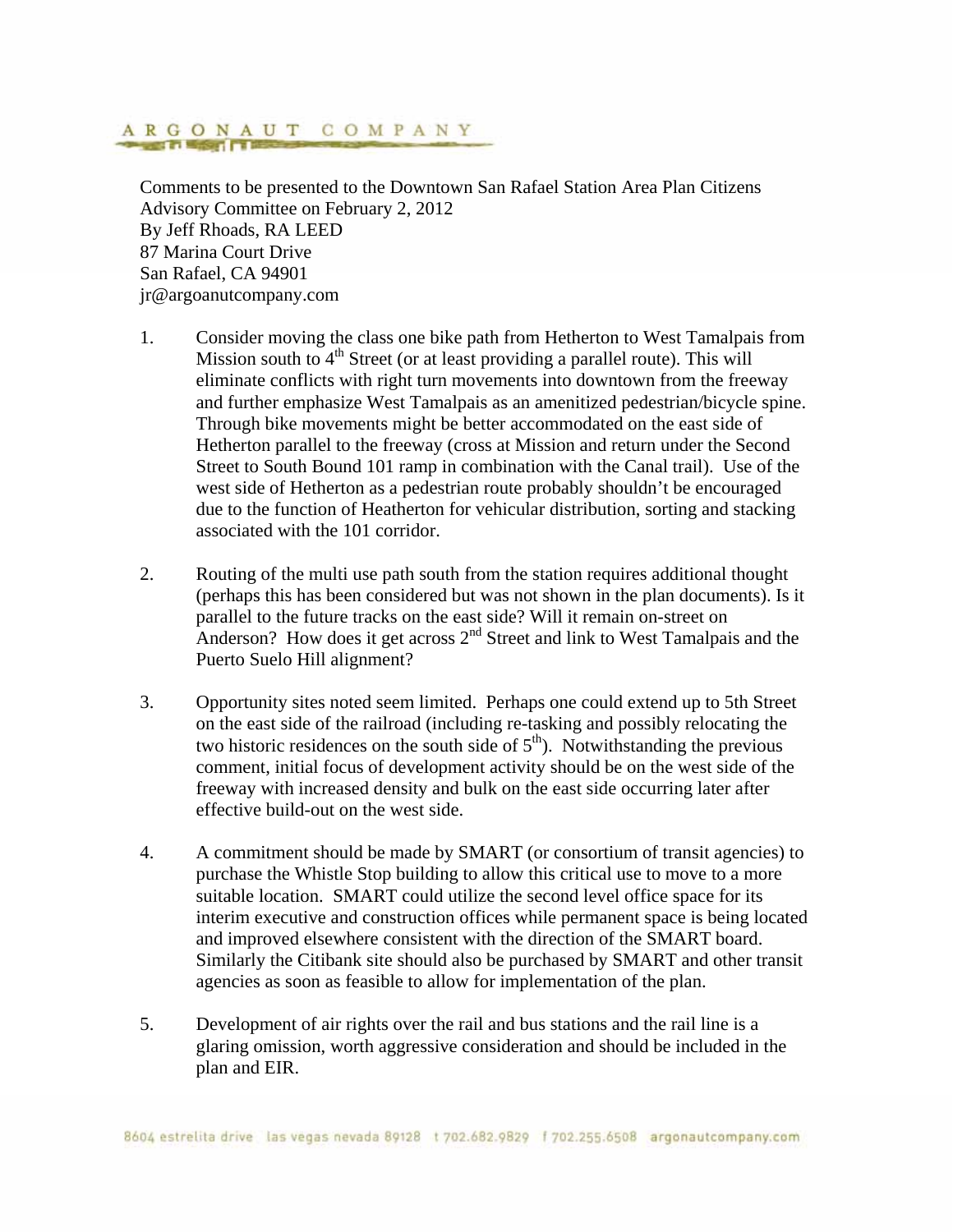# ARGONAUT COMPANY

- 6. Not withstanding the previous comment, grade separation of the rail alignment should be considered as a long-term objective. A preferred alternative (though costly) would be to depress the railroad through downtown allowing use of the air rights and elimination of grade crossing conflicts. An elevated alignment also eliminates grade crossing conflicts and allows better use of the ground plane (think BART through Albany and El Cerrito) but has greater visual and other impacts and constrains air rights development potential. Downtown San Rafael is a unique case along the rail corridor with the greatest frequency of grade crossings under the most congested conditions. Block lengths here will likely become a significant constraint to future operations and preclude commuter and excursion trains exceeding 2 or 3 cars.
- 7. Funding options seem too limited. Perhaps private and public grants and leveraging quazi-public facilities and uses (museums, foundations etc.) may prove fruitful. Unspoken but likely to be significant factors are project exactions and commitments resulting from development agreements. An RFP for development of the station and Bettini air rights may include public infrastructure enhancements.
- 8. Freeway noise, dust and shadow seems to suggest the uses fronting the freeway (Hetherton) are less pedestrian oriented and more vehicle focused e.g. parking, vehicle assess etc. That isn't to say efforts shouldn't be made to create attractive streetscapes. The west side of Hetherton should have a consistent street tree program and other urban design enhancements. The east side should see restoration and appropriate armoring of the creek, native landscape placement, removal of the chain link fence and possibly pedestrian/bicycle enhancements parallel to the roadway if they can be accommodated without undue impairment of traffic function or sacrificing the safety of pedestrians and bicyclists.
- 9. Figure III-8 Residential over retail facing Tamalpais: Retail finish floor to finish floor height: maintain a minimum of 13'6" (18 feet preferred). Height shown is inadequate. (Same issue with Figure III-10)
- 10. Residential uses in the plan area should have very low parking ratios, less than .25 spaces per unit, and parking for commercial uses (on the west side of the freeway) should be accommodated through parking district facilities. A natural selection process for transit and walking oriented tenants will result. The parking ratios proposed are not likely to achieve the desired TOD results (regardless of the Santa Clara valley example). The unbundling of the parking requirement is a good step, however if projects are required to provide parking (unbundled or otherwise) the cost is still part of a project pro forma. This will directly affect the rents of apartments, commercial space and sale prices of condominiums. It also directly affects the financial viability of projects. Also since parking is not considered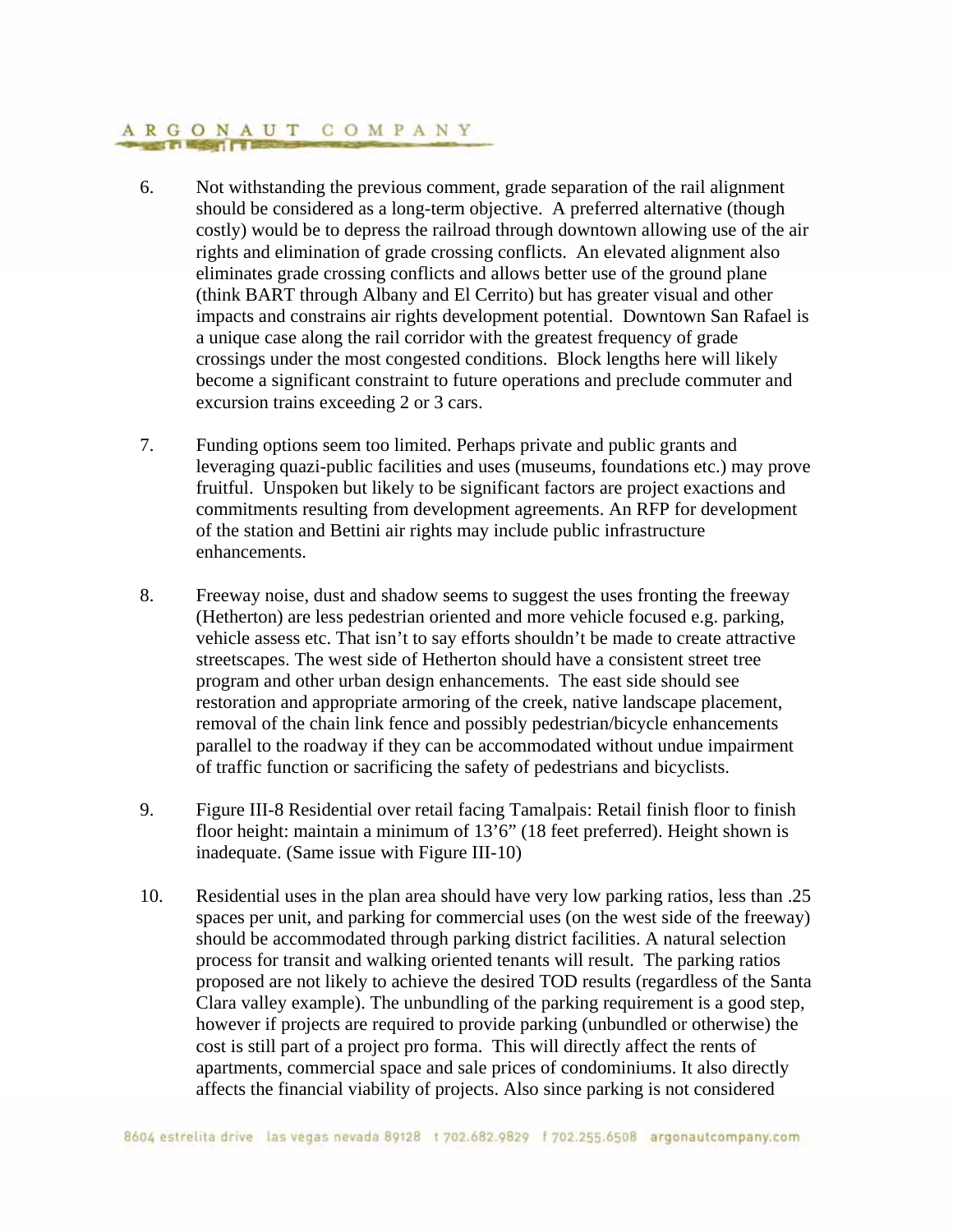#### ARGONAUT COMPANY **CONSIGNER**

of the FAR, its impact on bulk is not accurately reflected. Greater parking requirement per given uses equate to greater bulk.

- 11. More consideration should be given to building additional parking under the freeway particularly for SMART and other transit users. Caltrans ownership reduces the need to acquire land elsewhere (at locations suitable for other uses). Clearly there are challenges such as existing parking agreements, the structural grid of the bridge (and seismic bracing) and vertical clearance limitations (11' floor to floor height is common for parking structures). Structures will probably be limited to a ground and second level and not allow optimal efficiency. However avoidance of land acquisition costs, making better use of space with limited utility, and providing parking for regional commuters are offsetting considerations. Lowering the existing grade to the top of the bridge pier piling caps will likely increase vertical clearance. Since determining feasibility is challenging and complex, I recommend retaining a parking structure specialist, reviewing as-built bridge drawings and existing agreements and potholing the piling caps as needed. In my opinion it is premature to dismiss this from consideration without more definitive analysis.
- 12. The plaza at the north end of the Whistle Stop building is a pleasant idea with some environmental and site configuration issues. These are: Exposure, poorly defined edges and no reason to stay for users that would contribute to the setting (a great place for homeless to hang out, however). The examples shown in the plan have more advantageous site conditions. It may be better to make this area into a privately owned and managed space such as outdoor dining associated with a cafe. This would result in active management of a space that would be a positive for Downtown and an inviting gateway for  $4<sup>th</sup>$  Street.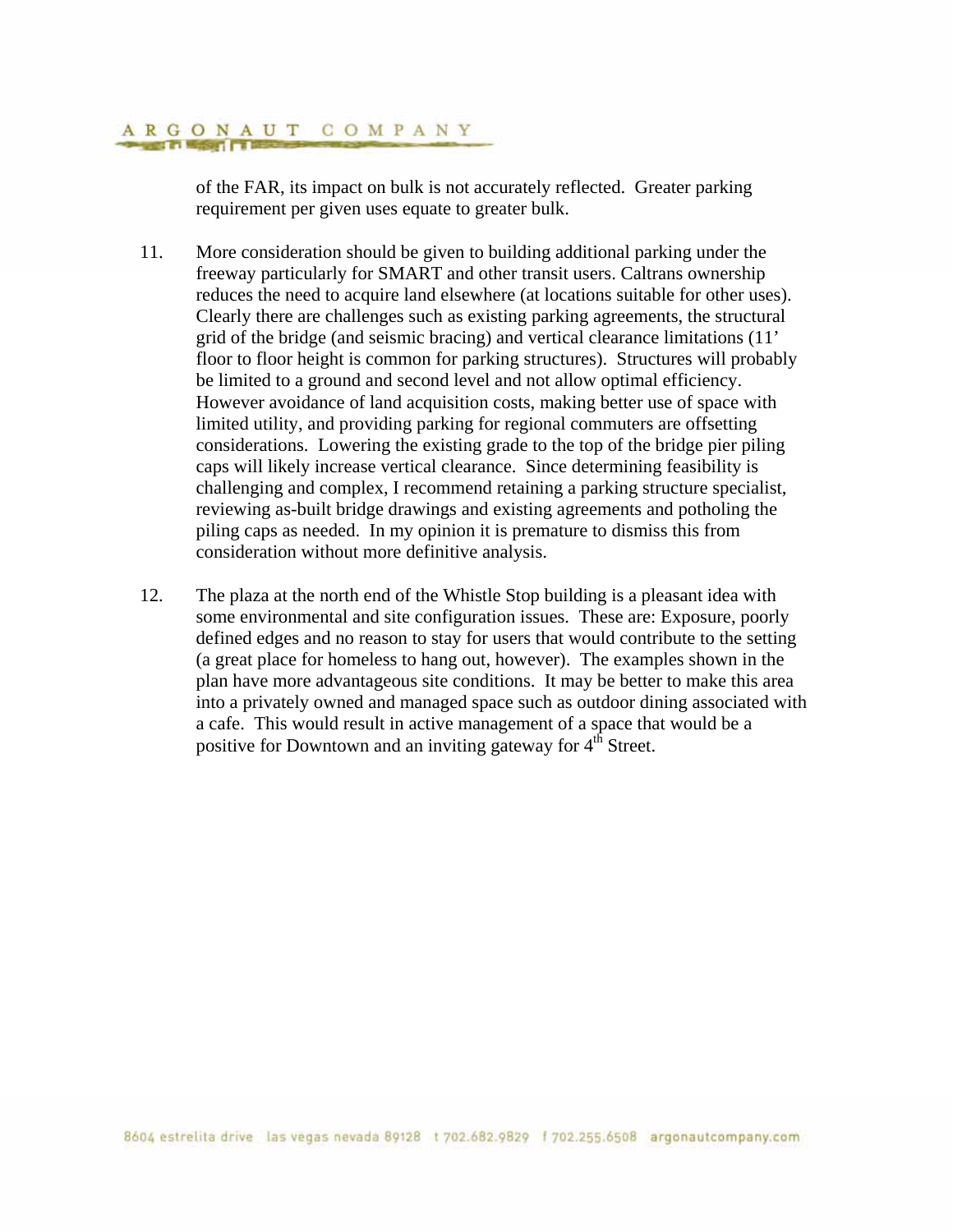**From:** Joe O'Hehir [johehir@whistlestop.org] **Sent:** Wednesday, February 01, 2012 7:40 PM **To:** Rebecca Woodbury **Cc:** Linda Woodbury **Subject:** Station Area Plan

**Follow Up Flag:** Follow up **Flag Status:** Red

Hi Rebecca:

I would like to request a suggested edit to the Station Area Plan Executive Summary:

Page 10, "Concept C. Facilitate reuse of the Whistlestop Building" i. Assist current tenant, Marin Senior Coordinating Council (Whistlestop) with relocation."

Just calling us a "tenant" is a bit misleading. I suggest:

"Whistlestop purchased the property in February 1971 from the Northwestern Railroad Company and has operated its Active Aging Services Center at the location for over forty years. The plan will need to address the potential purchase of the property and building from Whistlestop and/or a possible lease arrangement for use of the building. Also, the city will need to help Whistlestop with the relocation of its vital services for older adults to another central San Rafael location".

Listening to the comments made at several meetings I sense that some people think that this is currently a public building and not owned by Whistlestop.

If you have any questions concerning this suggested edit please contact me.

Thanks, Joe

### **Joe O'Hehir Chief Executive Officer, Whistlestop**

Marin Senior Coordinating Council 930 Tamalpais Avenue San Rafael CA 94901‐3325 415‐456‐9065 johehir@whistlestop.org

### *Help Whistlestop end loneliness everyday. Visit our new website to learn how you can help: www.whistlestop.org*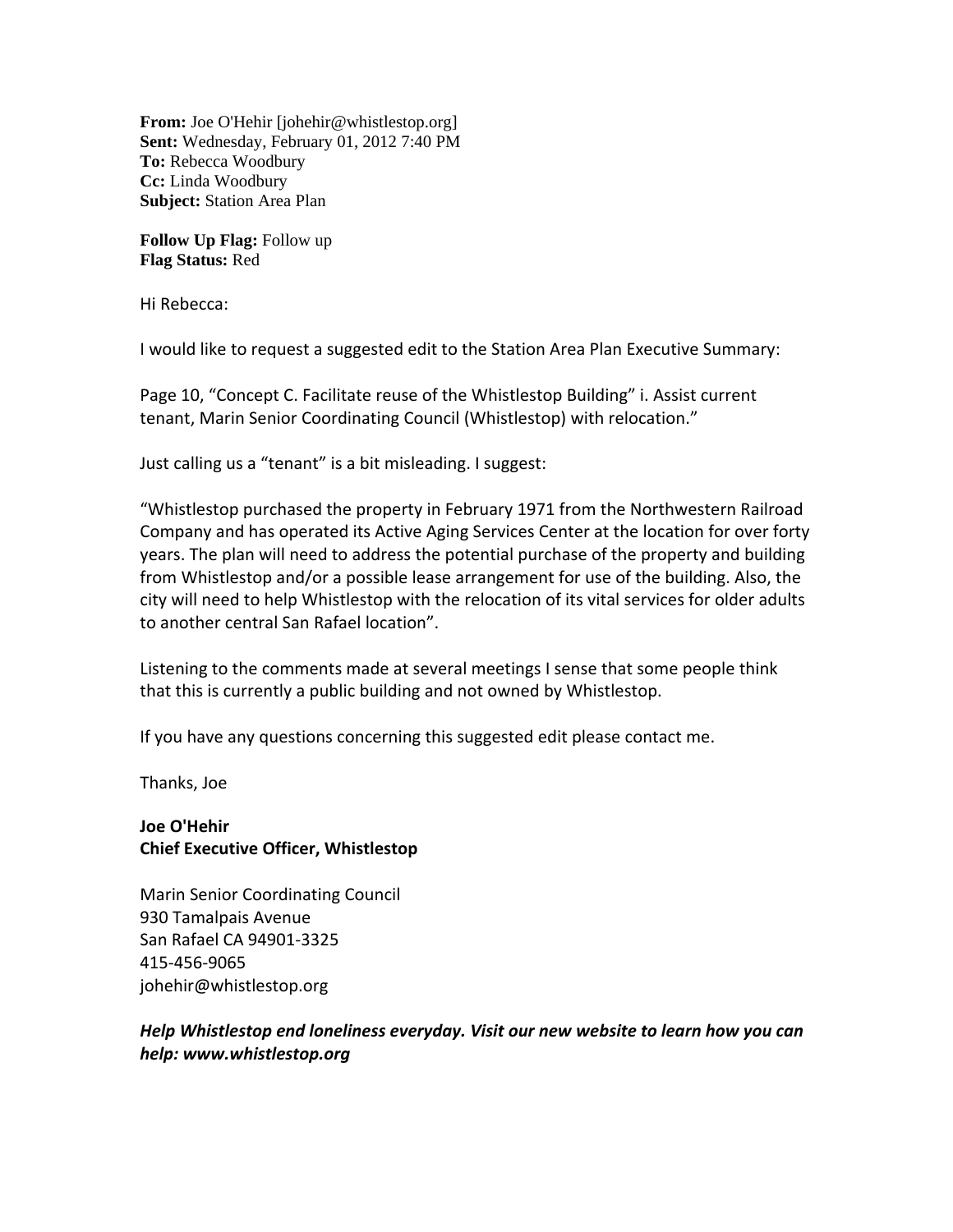From: David Kupfer [david.kupfer@gmail.com] Sent: Thursday, February 02, 2012 5:02 PM To: Rebecca Woodbury Subject: So sorry for delay!

Rebecca Woodbury, Management Analyst City of San Rafael Citizens' Advisory Committee on Affordable Housing and Economic Development P.O. Box 151560 1400 Fifth Avenue, Room 203 San Rafael, CA 94915-1560

I am writing in regard to the ongoing plans for the development of the San Rafael Smart Train Station. As a native of San Rafael, I have long considered it a travesty that San Rafael Creek under HW 101 between Heatherton and Irwin Streets has been fenced off. I believe it could provide a valuable asset as a recreational spot, being adjacent to the planned station, bus transit center, and downtown San Rafael. My thought is that removing the fence surrounding the creek would serve the interests of our community. As well, the potential involvement of Davidson Middle and San Rafael High School kids in San Rafael Creek's restoration via erosion prevention and the planting of native plant species (possible donated by local nurseries), as well as community service in the construction of benches and paths would increase their ownership and involvement with a lovely community asset.

See a map of the San Rafael Creek Watershed here:

http://www.marinwatersheds.org/pdf\_maps/Watershed\_pdfs/W\_SRafael\_BasicMap.pdf

 As well this assessment of a nearby effort may be of interest THE ROLE OF CREEK RESTORATION IN K - 12 EDUCATION IN THE AREA

 Locating information about schools involved in creek restoration in Marin and Sonoma counties opened my eyes to the tremendous amount of emphasis the schools place in educating students about environment. It would be difficult to find a school that was not involved in some type of environmental project in one way or another. There are several different groups who work directly with students and teachers, educating them about environmental issues and guiding them to help with community projects.

 One of the organizations is called Marin County Stormwater Pollution Prevention Program, also known as MCSTOPPP. They have provided funding and education for many schools in Marin, including Brookside, Kent Middle, Manor, Miller, Park, Cascade Canyon, and Sir Francis Drake High School. As a result Kent Middle School produced a visual display of creek studies, and became active in a comprehensive study of the Corte Madera Creek which includes continuous creek testing. Sir Francis Drake High School restored a two hundred meter section of Sleepy Hollow Creek. They replaced one hundred sixty non-native plants that had been removed. Wattles were added to reinforce eroding banks and an irrigation system was added. Water quality testing occurred at the source and downstream. Macroinvertebrate samplings were taken in the fall and spring. In addition, the high school interns assisted elementary students in creek restoration projects. Besides learning about other areas of the environment, many of the schools worked on bi-weekly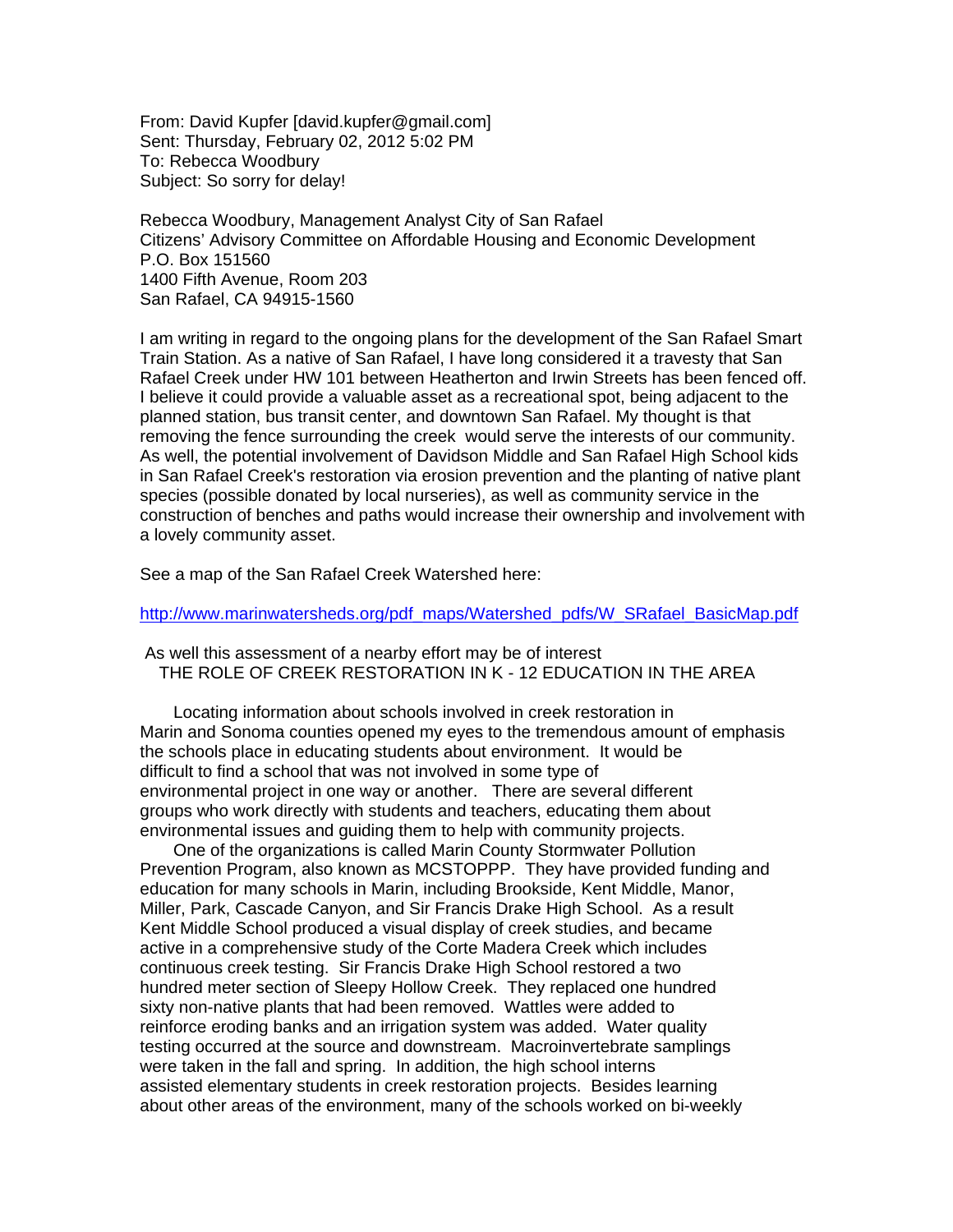creek studies to develop observation and investigation skills and also planted native plants along Marin creeks (http:/mcstoppp.org/projects3.htm).

 Walker Creek Ranch in West Marin conducts environmental studies for all school children. Many of the schools engage in creek restoration projects during their scheduled visit to Walker Creek. Students from Bahia Vista, San Pedro, Laurell Dell and Coleman constructed a living willow streambank revetment and willow brush mattress while they participated in their environmental studies at Walker Creek

### (http:/mcstoppp.org/projects3/htm).

 The STRAW project (Students and Teachers Restoring a Watershed) is a program of the Bay Institute and the Center for Ecoliteracy. Students in Marin and Sonoma counties have created new life and promoted healthy ecosystems within watersheds by working actively on STRAW projects.

 The California Freshwater Shrimp Project, which has developed to become the STRAW project, began in l993 with funding from the Center for Ecoliteracy. A fourth grade class at Brookside School in San Anselmo was concerned about the loss of wildlife and decided to take action to protect an endangered species, the California Freshwater Shrimp. They worked on creek restoration at Stemple Creek which flows through miles of cattle ranches from the headwaters in the hills of Petaluma to the Estereo de Antonio. The students met and worked with ranchers, biologists, vineyard owners, and environmentalists.

 They raised money which was used for native plants, fencing, cattle bridges, and operating expenses for the shrimp habitat improvement projects in the Stemple Creek watershed

(http://endangered.fws.gov/esb/96/shrimp.html). The students learned that the female shrimp carries her eggs on top of her legs for nine months and when the stream flows hard, she clings to the roots of willow and blackberries (Ecoliteracy, 2000). They also learned that the freshwater shrimp eats all the decayed material in the creek and also the fact that when the shrimp are dying in a creek, the entire creek system depending on the cycle begins to decline, as well. The students worked with volunteers to fence off Stemple Creek in a way so that cattle could cross from one area to another without entering the creek. They also planted willows and native blackberries along the banks.

 Today, the STRAW project are restoring habitat, mapping riparian habitat, testing water quality, researching, clearing debris and educating the public about the importance of being concerned about creating sustainable communities. The children have been able to integrate all that they learn from the environment into all aspects of life inside and outside of their classrooms. Their efforts have made a difference not only in the life of the California Freshwater Shrimp, but for the entire system of life in the environment.

 Another outstanding project created and maintained by students is the restoration of the Adobe Creek by the students of Casa Grande High School in Petaluma. The Adobe Creek which was once the major source of drinking water in l880 has a seven mile course. Throughout the years, the water in the creek was diverted, trashed, and abused. It was declared dead and was a public eye sore. This was one of the reasons which lead to the Adobe Creek Restoration Project by the students of Casa Grande. The other was that the Steelhead Trout would become extinct without human intervention. The